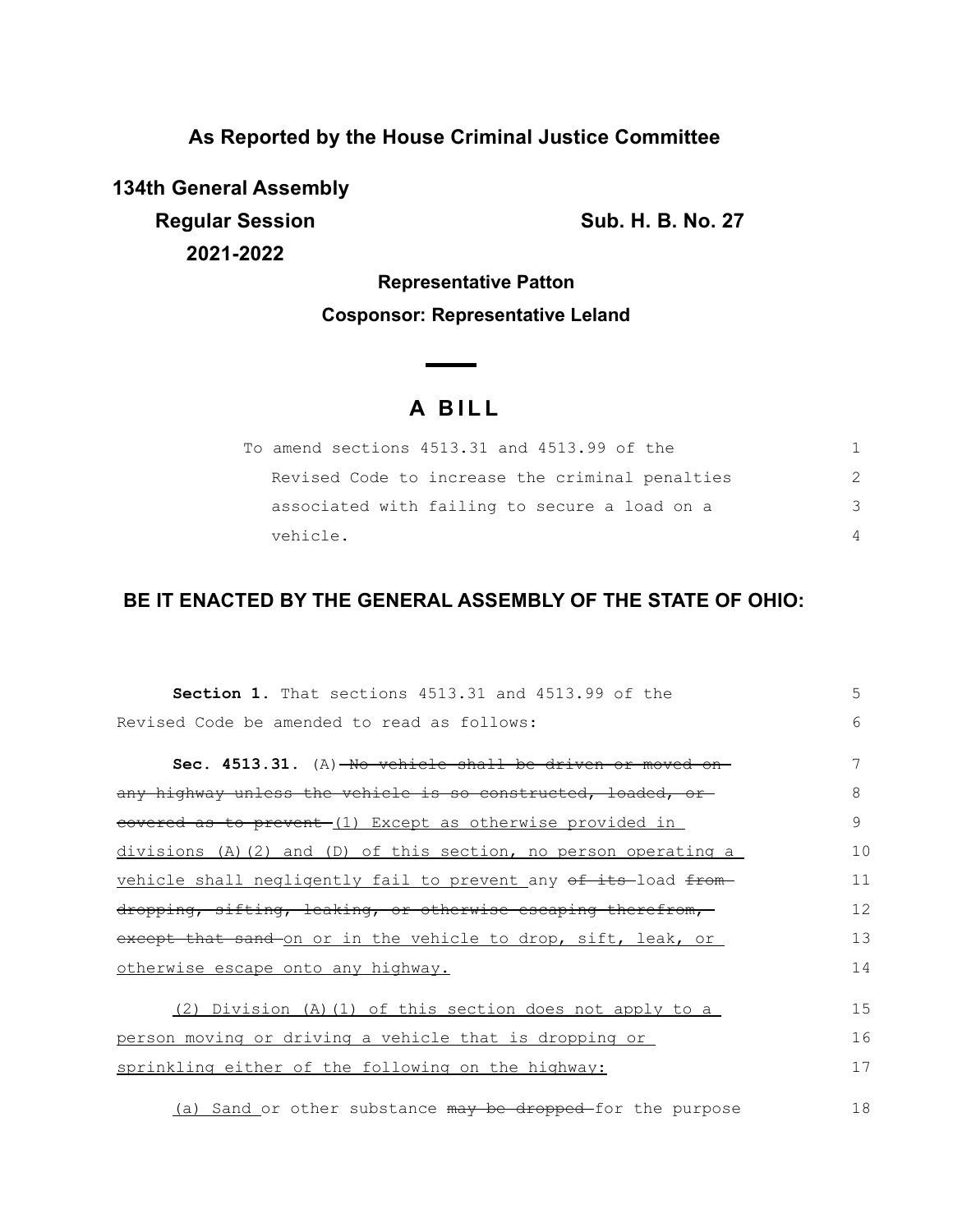## **Sub. H. B. No. 27 Page 2 As Reported by the House Criminal Justice Committee**

of securing traction, or water;

(b) Water or other substance may be sprinkled on a roadwayin for the purpose of cleaning or maintaining the roadwayhighway. 20 21 22

(B) (1) Except for a farm vehicle used to transportagricultural produce or agricultural production materials or a rubbish vehicle in the process of acquiring its loadas otherwise provided in division (B)(3) of this section, no person shall negligently fail to cover a vehicle loaded with any material described in division (B)(2) of this section so as to prevent the load or any part of the load from spilling onto a highway when the vehicle is driven or moved by the person on the highway. 24 25 26 27 28 29

(2) Division (B)(1) of this section applies when the vehicle is loaded with garbage, swill, cans, bottles, waste paper, ashes, refuse, trash, rubbish, waste, wire, paper, cartons, boxes, glass, solid waste, or any other material of an unsanitary nature that is susceptible to blowing or bouncing from a moving vehicle shall be driven or moved on any highway unless the load is covered with a sufficient cover to preventthe load or any part of the load from spilling onto the highway. (3) Division (B)(1) of this section does not apply to a person moving or driving any of the following vehicles on any highway: (a) A farm vehicle used to transport agricultural produce 32 33 34 35 36 37 38 39 40 41 42 43

or agricultural production materials;

(b) A rubbish vehicle in the process of acquiring its load. 45 46

 $(C)$  -Whoever (1) Except as provided in divisions  $(C)$  (2) and 47

19

23

30 31

44